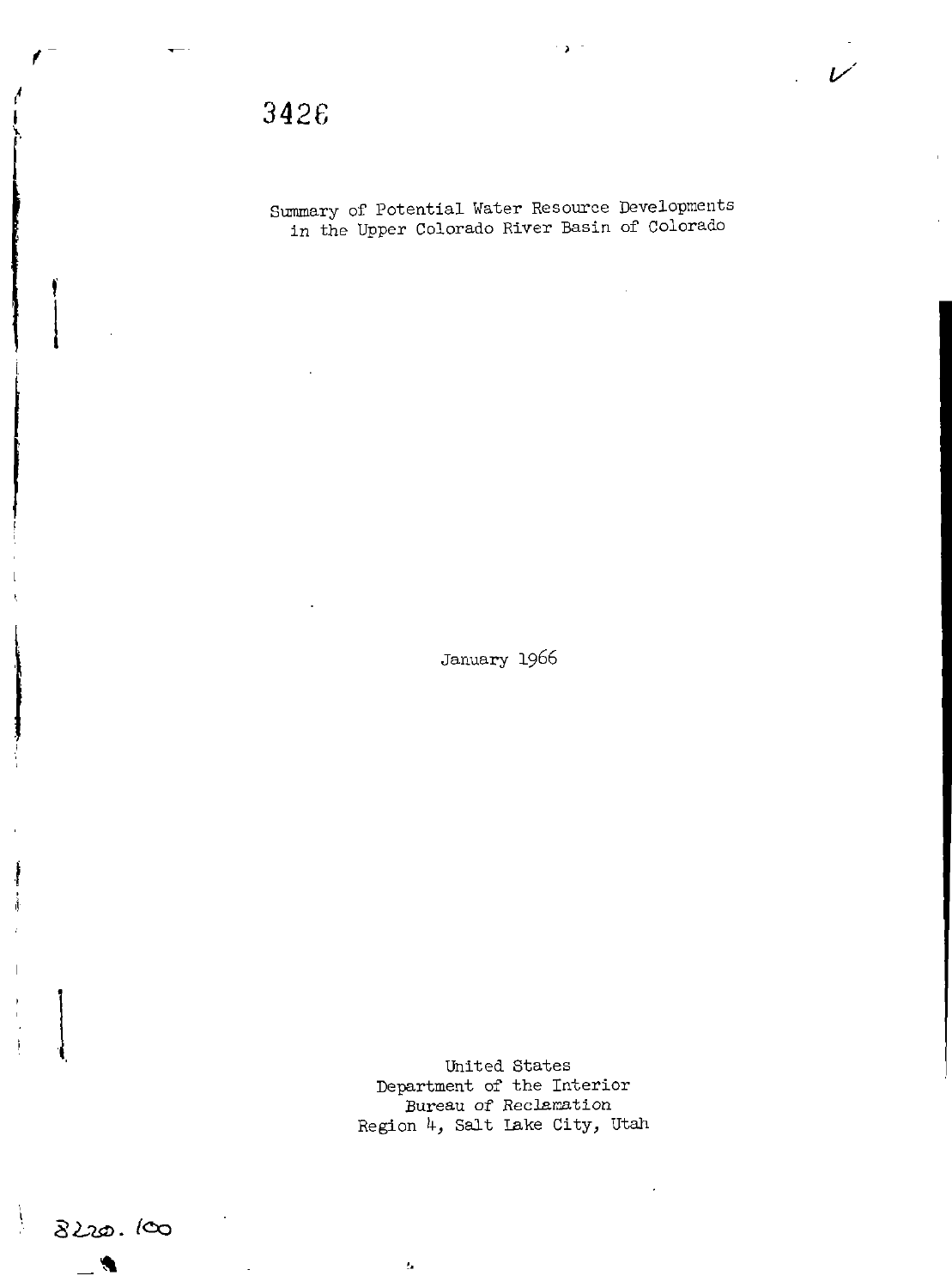



C.R S.P. PARTICIPATING RECLAMATION PROJECTS IN WESTERN COLORADO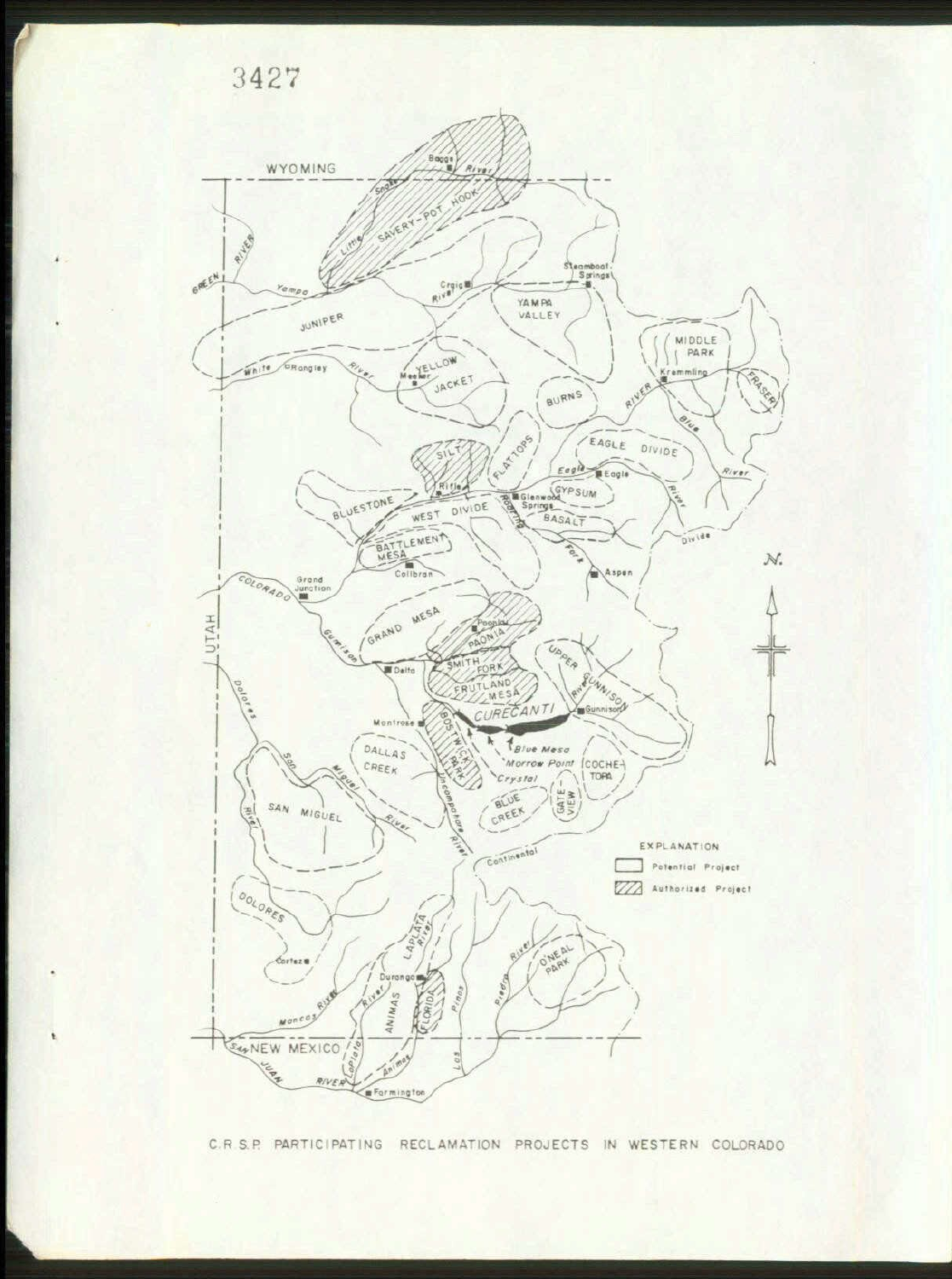### CONTENTS

|                                                                      | Page           |
|----------------------------------------------------------------------|----------------|
| Introduction                                                         | T              |
| Projects authorized or under construction $\cdots$ ,                 | $\overline{c}$ |
|                                                                      | $\overline{c}$ |
|                                                                      | $\overline{2}$ |
|                                                                      | $\overline{c}$ |
|                                                                      | 3              |
|                                                                      | $\overline{3}$ |
|                                                                      | $\overline{3}$ |
|                                                                      | $\frac{1}{2}$  |
| Feasibility investigations completed $\cdots$ ,                      | 4              |
|                                                                      | 4              |
| Dolores                                                              | 4              |
| $\sim$ $\sim$ $\sim$ $\sim$ $\sim$                                   | Ŀ              |
| Proposed drafts of feasibility reports prepared                      |                |
|                                                                      | 4              |
|                                                                      | 5              |
|                                                                      |                |
| Feasibility investigations underway                                  | 55556          |
|                                                                      |                |
|                                                                      |                |
|                                                                      |                |
|                                                                      | 6              |
| Upper Gunnison                                                       | 6              |
| Feasibility investigations scheduled (reconnaissance data            |                |
| available) $\ldots \ldots \ldots \ldots \ldots \ldots \ldots \ldots$ |                |
|                                                                      | 7              |
|                                                                      |                |
|                                                                      | 7              |
|                                                                      | Ò              |
| Other potential developments                                         | 8              |
| In-basin municipal and industrial water projects                     | 8              |
| In-basin irrigation projects                                         | 8              |
|                                                                      | 9              |
| Summary of depletions to Colorado River from projects in             |                |
| Colorado<br>.                                                        | 9              |
|                                                                      |                |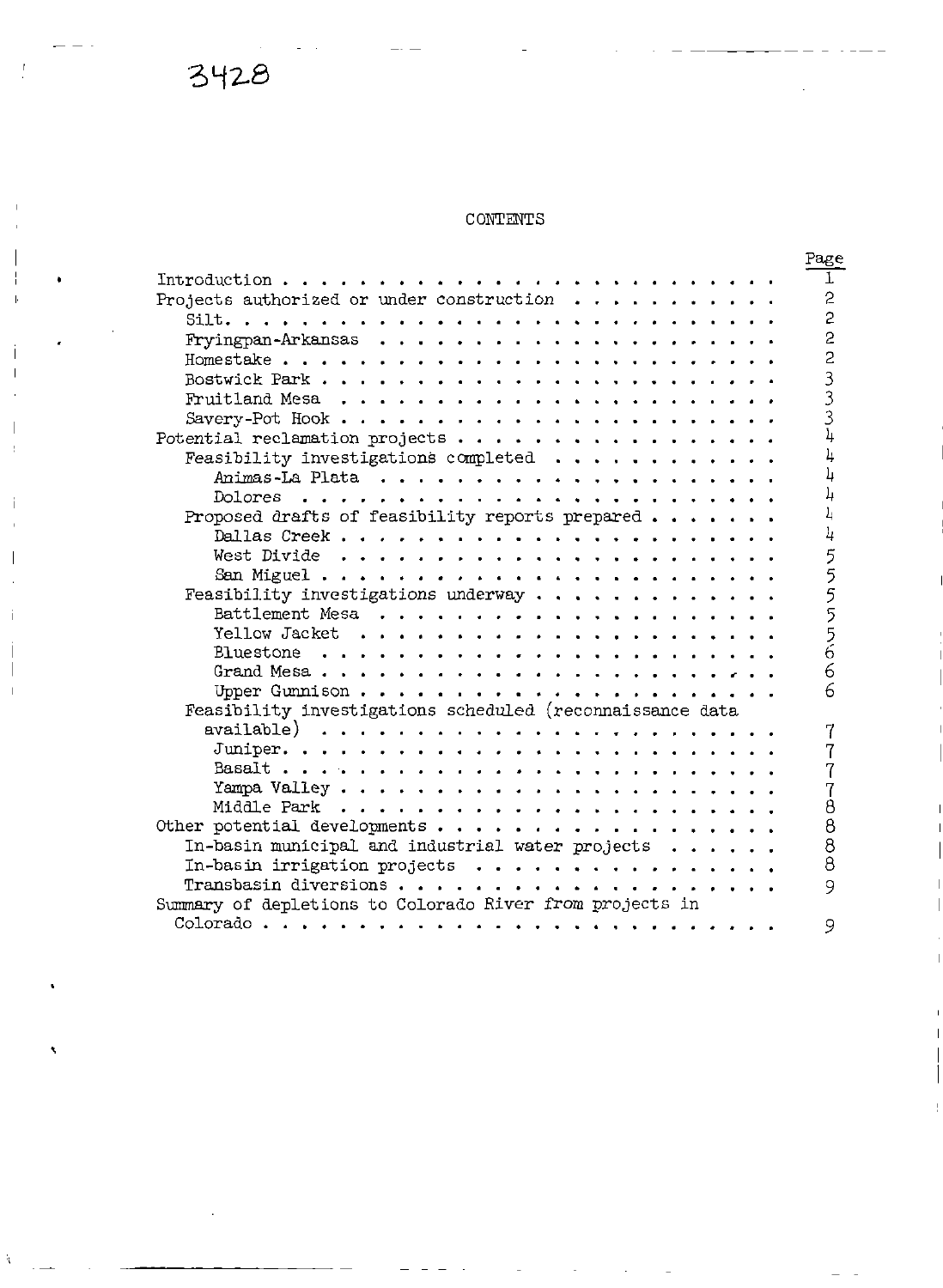#### SUMMARY OF POTENTIAL WATER RESOURCE DEVELDPMENTS IN THE UPPER COLDRADO RIVER BASIN OF COLORADO

#### Introduction

Potential water resource developments in the Colorado River Basin in western Colorado are described in the following pages. Those projects which have been investigated by the Bureau of Reclamation are grouped according to the degree of detail in which they have been studied. The projects are presented as an inventory of development potentialities with no attempt to indicate <sup>a</sup> desirable order of construction or to relate the potentialities to the water supply available to Colorado under the terms of existing interstate compacts involving the waters of the Colorado River.

The current active interest in western Colorado's oil shale reserves-by far the largest in the world-- leads naturally to <sup>a</sup> question of what water resources will be available for municipal and industrial uses associated with oil shale developments. These prospective water needs are being recognized in planning the projects outlined in this statement, eight of which could provide a total of 500,000 acre-feet of water annually for oil shale uses as shown below.

|                                      | Annual                          |
|--------------------------------------|---------------------------------|
|                                      | diversion supply                |
| Project                              | $\left(\text{acre-feet}\right)$ |
| Fryingpan-Arkansas (Ruedi-Reservoir) | 30,000                          |
| West Divide                          | 77,000                          |
| Yellow Jacket                        | 50,000                          |
| Bluestone                            | 9,000                           |
| Una Reservoir                        | 104,000                         |
| Flattops (Rio Blanco and Bear Wallow |                                 |
| Reservoirs)                          | 128,000                         |
| Red Cliff (Iron Mountain Reservoir)  | 52,000                          |
| Azure                                | 50,000                          |
| Total                                | 500,000                         |

Stream depletions from oil shale uses would be substantially less than diversions because of return flow.

Depletions to the Colorado River from present water uses in Colorado are estimated at an average of 1, 786, <sup>000</sup> acre- feet annually. These and further depletions that would result from potential developments have been estimated by the Bureau of Reclamation partly on the basis of reconnaissance data. The estimated depletions are shown on the following page and those from future developments are shown by projects on pages 9, 10, and 11.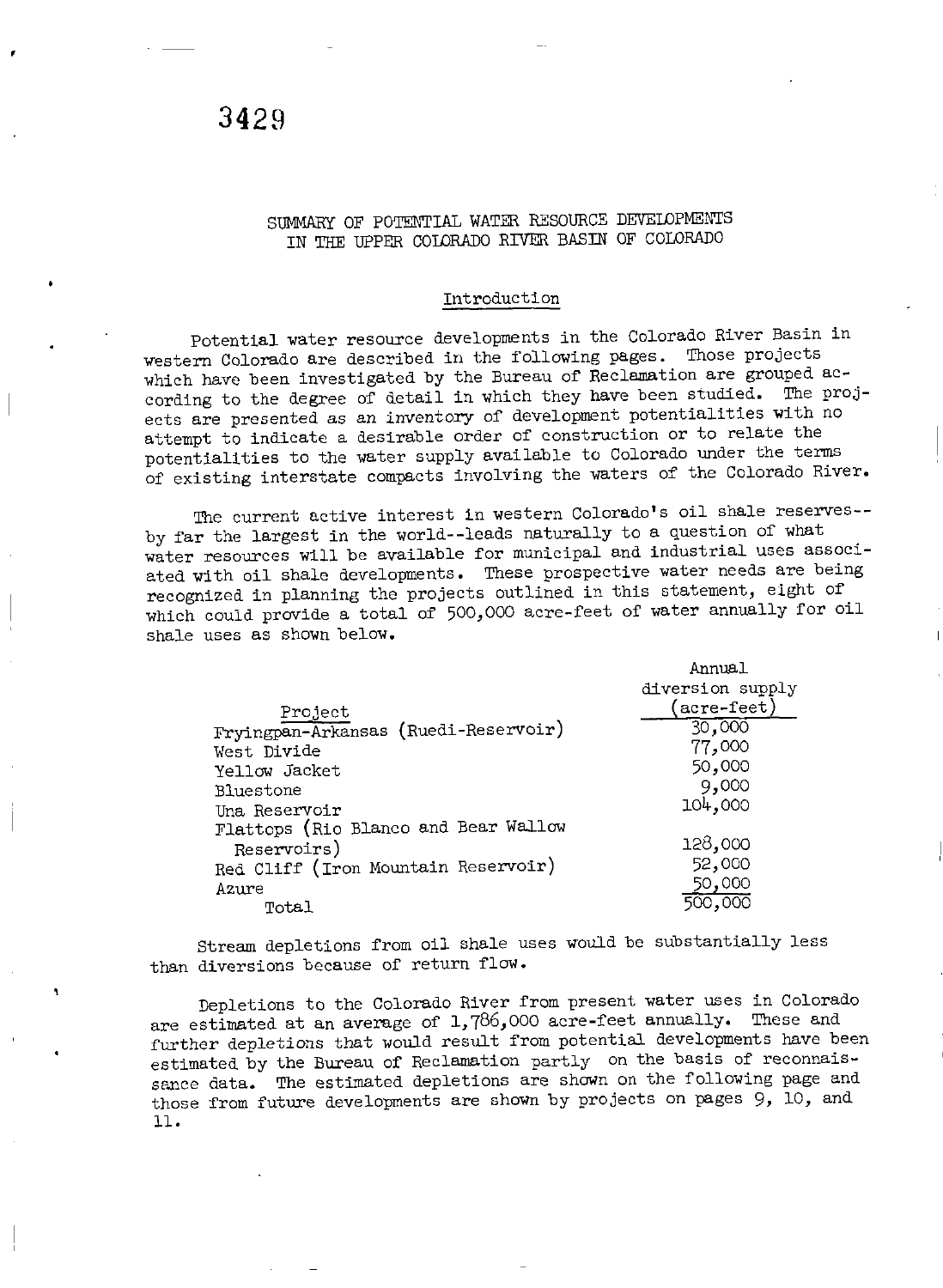|                                           | Average annual       |
|-------------------------------------------|----------------------|
|                                           | depletion            |
|                                           | $(\text{acre-feet})$ |
| Present water uses                        | 1,786,000            |
| Colorado's share of evaporation losses at |                      |
| reservoirs of Colorado River Storage      |                      |
| project (51.75 percent)                   | 342,000              |
| Projects authorized or under construction | 166,000              |
| Potential developments                    | 1,295,000            |
|                                           |                      |

#### Projects Authorized or Under Construction

#### Silt

The Silt project is being constructed near the towns of Rifle and Silt in west- central Colorado. By storage on Rifle Creek and pumping from the Colorado River it will provide water for the irrigation of 6, <sup>597</sup> acres of land, including 2,118 acres not presently irrigated,  $4,160$  acres in need of supplemental water, and 319 acres in need of a new source of water. will also provide benefits to fish and wildlife and recreation. The project was one of the several participating projects authorized by the Colorado River Storage Project Act of April 11, 1956. The Silt Water Conservancy District, organized in 1957, is the contracting and administrative agency for the project. Project operation will deplete the flow of the Colorado River by an average of 6, <sup>000</sup> acre- feet annually.

#### Fryingpan- Arkansas

The primary purpose of the Fryingpan- Arkansas project authorized July 16, 1962 (Public Law 87-590), and currently under construction, is to divert water eastward through the Continental Divide from the Colorado River Basin for multiple-purpose use in the Arkansas River Basin in Colorado. The Ruedi Reservoir is included in the project to provide replacement water for existing water uses and additional regulated water for new' uses on the western slope. The new uses that will be supplied from the Ruedi Reservoir are not fully determined, but it is assumed that 30, <sup>000</sup> acre- feet annually will be used for municipal and industrial purposes associated with oil shale. This use is estimated to deplete the Colorado sociated with oil share. This all is coordinated by the in connection<br>River by 6,000 acre-feet. Other new uses will likely be in connection with potential downstream projects later discussed which account for additional stream depletions. The transbasin diversion under the Fryingpan-Arkansas project will deplete the flow of the Colorado River by an average of 70, <sup>000</sup> acre- feet annually.

#### Homestake

The Homestake project, <sup>a</sup> transbasin diversion, is being constructed by non-Federal interests to divert water from Homestake Creek and other sources in the Colorado River Basin for use in the vicinity of Pueblo and

2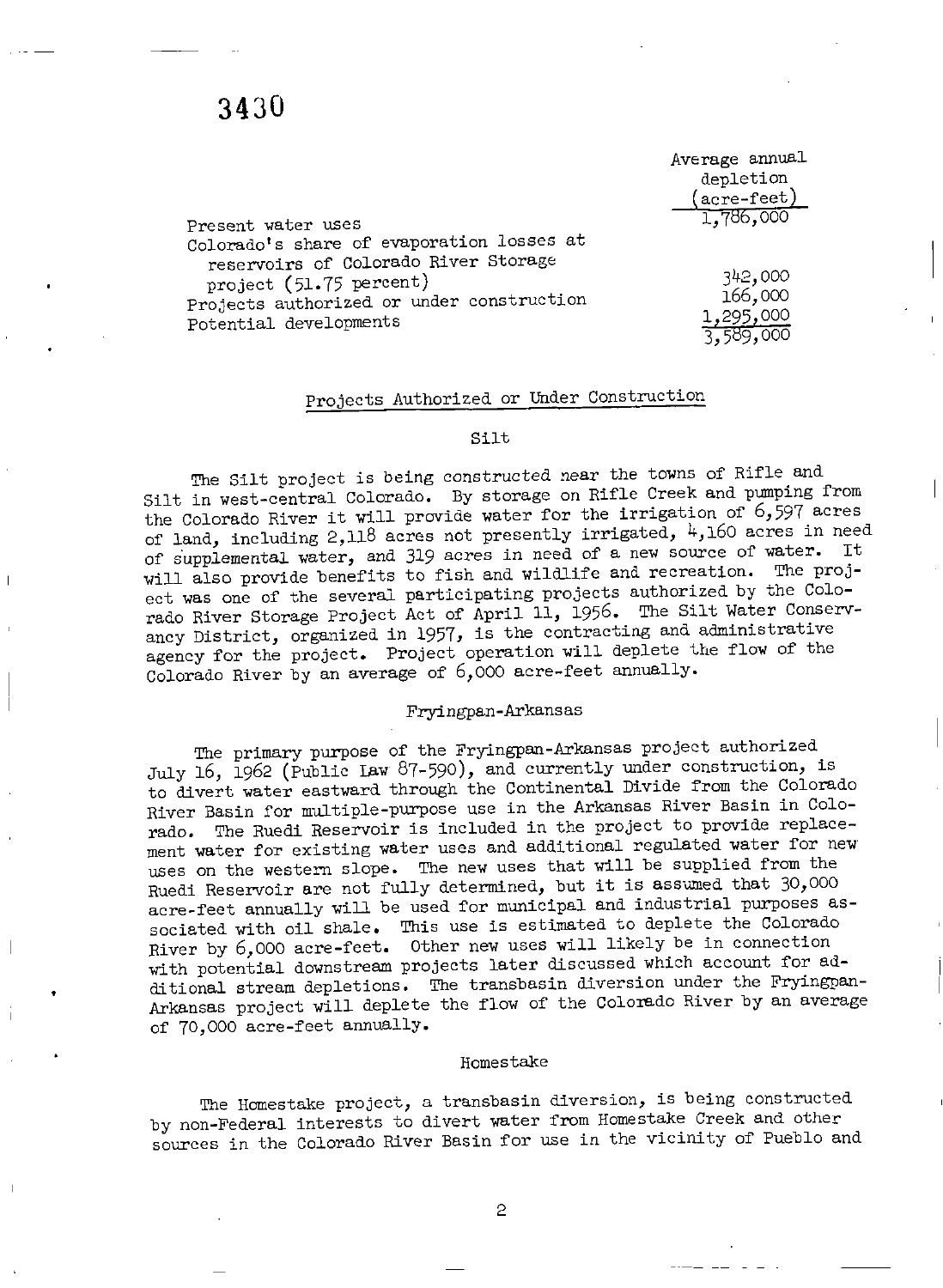Colorado Springs. An agreement has been reached with those responsible for the Fryingpan- Arkansas project providing for joint use of some facilities by the two projects. The initial Homestake development will deplete the flow of the Colorado River by 25, <sup>000</sup> acre- feet annually. <sup>A</sup> water right has been acquired for <sup>a</sup> future expansion of the project. The expansion is mentioned later under "Other Potential Developments."

#### Bostwick Park

Construction of the Bostwick Park project in west- central Colorado is scheduled to begin in 1966. The project was authorized September 2, 1964, as <sup>a</sup> participating project by Public Law 88- 568. It will include the Silver Jack Reservoir on Cimarron Creek to provide water for irrigation, recreation, and fish propagation. The  $6,110$  acres that will be irrigated include 1, <sup>610</sup> acres of full service and 4, <sup>500</sup> acres of supplemental service land. The Bostwick Park Water Conservancy District will be the contracting, administrative, and operating agency for the project. The project will deplete the flow of the Colorado River by an average of  $4,000$ acre- feet annually.

#### Fruitland Mesa

The Fruitland Mesa project was authorized September 2, 1964, by Public Law 88- 568. Definite plan studies are currently underway. It will develop flows of Soap, Curecanti, and Crystal Creeks--tributaries of the Gunnison River--for irrigation, fish and wildlife, and recreational purposes. The project will provide a full irrigation supply for 16,520 acres and a sup-<br>project will provide a full irrigation supply for 16,520 acres and a supplemental supply for 6,930 acres. The Fruitland Mesa Water Conservancy District has been formed as <sup>a</sup> contracting organization. The project will deplete the flow of the Colorado River by an average of 28,000 acre-feet annually.

#### Savery-Pot Hook

The Savery-Pot Hook project in Colorado and Wyoming is the third participating project authorized by Public Law 88-568 dated September 2, 1964. Definite plan studies are underway. The project will develop the unused flows of Little Snake River and its tributaries-- Savery Creek from the north and Slater Creek from the south--for irrigation, recreation, and fish and wildlife purposes. <sup>A</sup> total of 19, <sup>110</sup> acres will be irrigated in Colorado, including  $15,740$  acres with no present water supply and  $3,370$ acres in need of supplemental water. The Colorado portion of the project will deplete the flow of the Colorado River by an average of 26, <sup>000</sup> acrefeet annually.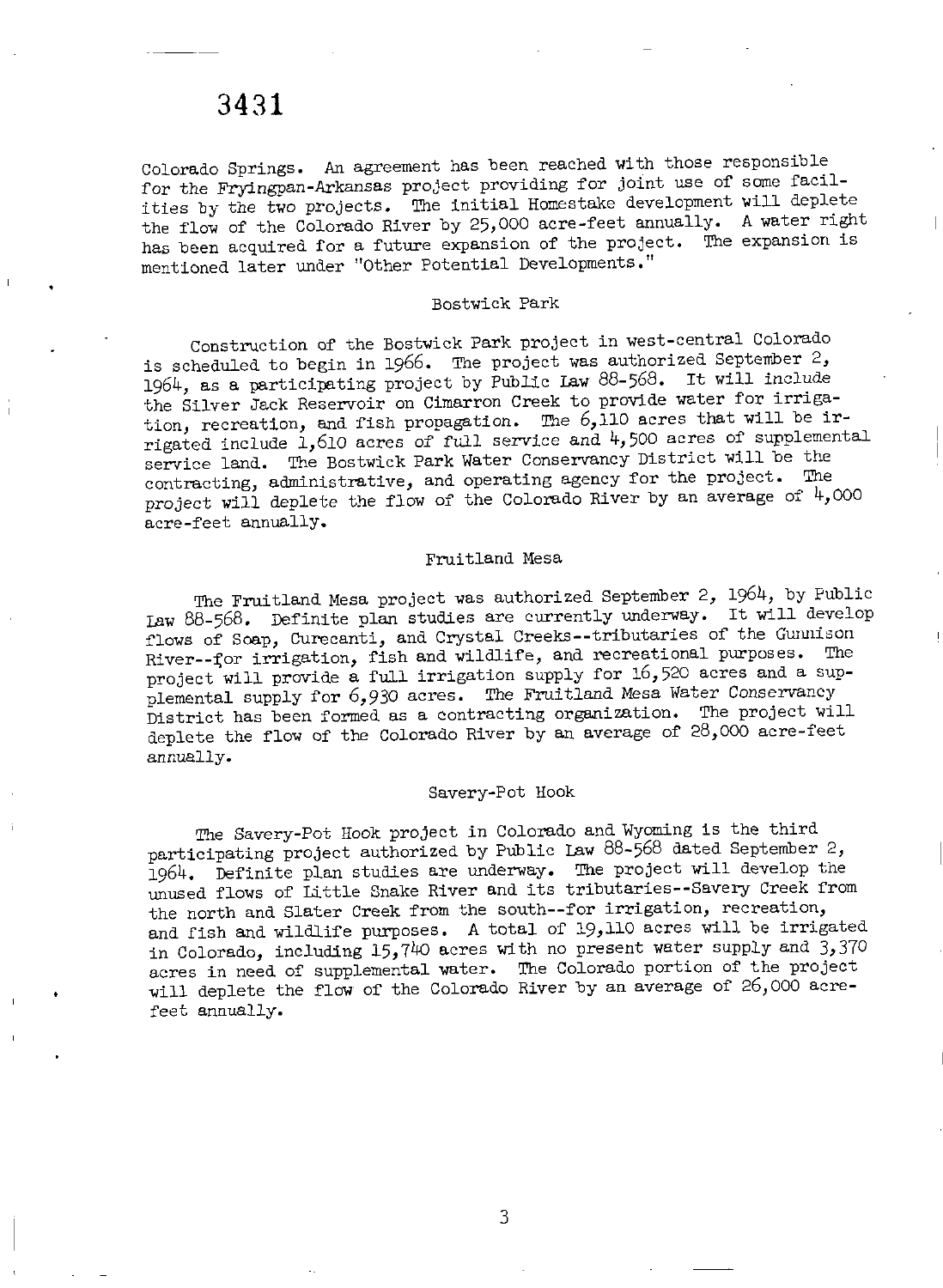#### Potential Reclamation Projects

#### Feasibility investigations completed

#### Animas- La Plata

The Animas- La Plata project would develop flows of the Animas and La Plata Rivers to provide an average of 234, <sup>500</sup> acre- feet of water annually, 172, <sup>500</sup> acre- feet of which would be usable in Colorado ( 163, <sup>000</sup> acre- feet for irrigation and 9, <sup>200</sup> acre- feet for municipal and industrial purpose). The remaining 62, <sup>000</sup> acre- feet of project water would be used for irrigation in New Mexico. The irrigation water used in Colorado would serve 20,100 acres of supplemental service land and  $44,200$  acres of full service land. The project would also provide benefits to recreation and fish and wildlife conservation. The project would cost  $$102,282,000$ , of which  $$3,065,000$  would be nonreimbursable. Of the remaining  $$99,217,000$ ,  $$3,000,000$  would be assessed to the Indians,  $$15,407,000$  would be repaid by state and local interests, and \$80,810,000 from revenues apportioned to Colorado (\$57,912,000) and New Mexico (\$22,898,000) from the Upper Colorado River Basin Fund. The project stream depletion assessed to Colorado would be 92, <sup>000</sup> acre- feet annually.

#### Dolores

The Dolores project would develop 126, <sup>900</sup> acre- feet of project water from the Dolores River including 6, <sup>100</sup> for municipal and industrial use and  $120,800$  acre-feet for the irrigation of  $28,660$  acres of supplemental land and 32, <sup>340</sup> acres of full service land. Fish and wildlife and recreation benefits would also be provided by the project. The project would cost  $$46,643,000$  of which  $$4,799,000$  would be nonreimbursable,  $$300,000$ allocated to the Indians,  $$10,878,000$  repaid by state and local interests, and the remaining \$30,353,000 would be repaid from the Upper Colorado River Basin Fund. The project would deplete the flaws of the Colorado River by 87, <sup>000</sup> acre- feet annually.

Proposed drafts of feasibility reports prepared

#### Dallas Creek

The Dallas Creek project would regulate flows of the Uncompahgre River to provide an average of 75, <sup>300</sup> acre- feet of water annually. Project water would include  $60,300$  acre-feet for the irrigation of  $8,720$  acres of supplemental service land and  $14,900$  acres of full service land and 15, <sup>000</sup> acre- feet for municipal and industrial use. The project would also provide benefits to recreation, fish and wildlife, and flood control. project would cost  $$36,968,000$  of which  $$3,620,800$  would be nonreimbursable. The reimbursable balance would include  $$22,299,900$  to be paid from revenues apportioned to Colorado from the Upper Colorado River Basin Fund and  $$11,047,300$  to be paid by local and state interests. The project would deplete the flows of the Colorado River by about 37,000 acre-feet annually.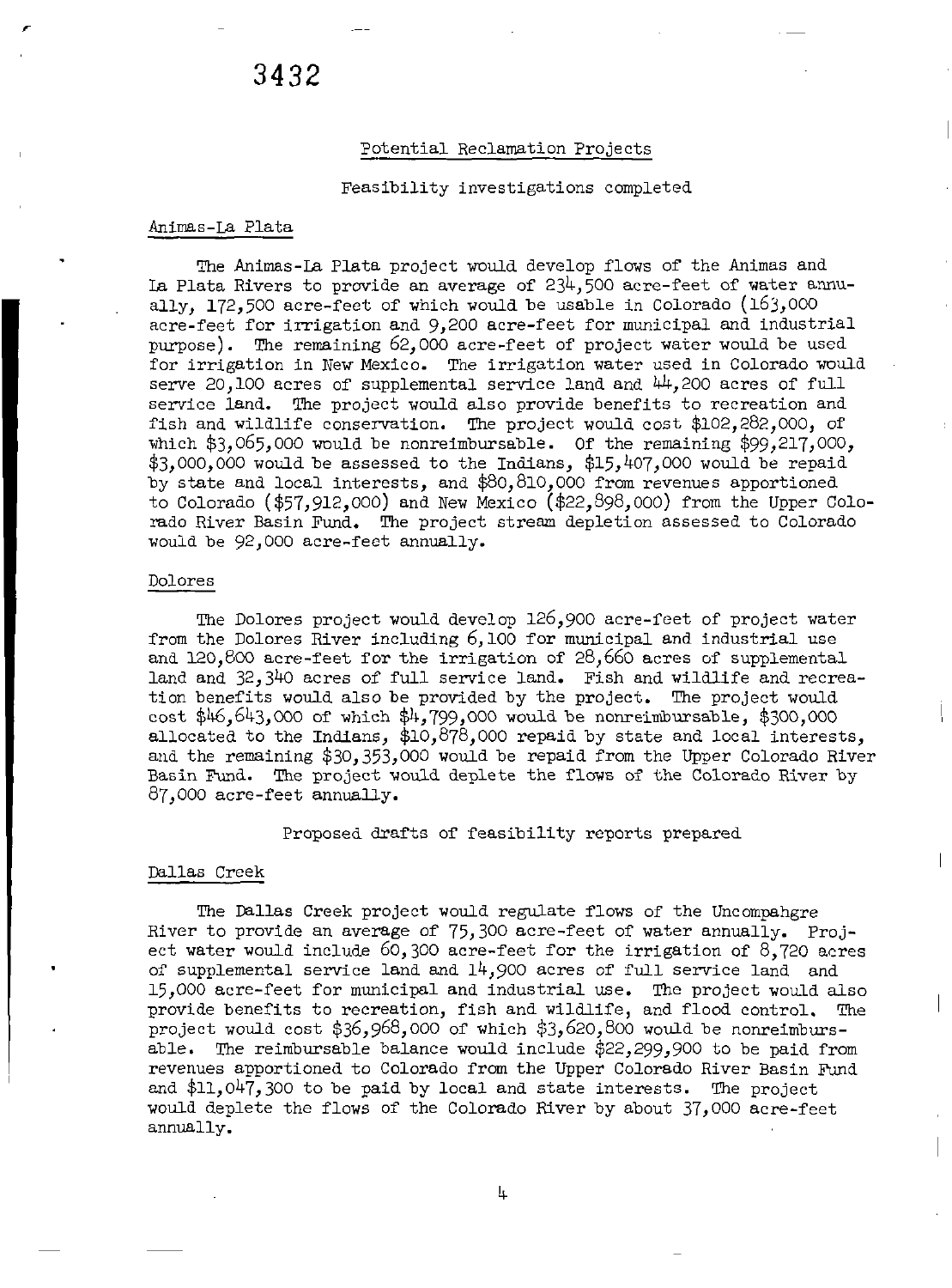## $v$ est  $3433$

The West Divide project would regulate flows of Crystal River and other tributaries of the Colorado River to conserve an average of 193, <sup>100</sup> acre-feet of water annually. The supply would include 115,600 acre-feet for irrigation and 77, <sup>000</sup> acre- feet of municipal and industrial uses associated vith the potential oil shale industry. The irrigable area includes 21,030 acres of supplemental service land and  $18,890$  acres of full service land. The project would also provide recreation and fish and wildlife benefits. The project would cost \$99,800,000 of which \$3,331,400 would be nonreimbursable. The reimbursable balance would include 51, 344, <sup>900</sup> to be paid from power revenues apportioned to Colorado from the Colorado River Storage project and \$45,123,700 would be paid by local and state interests. The project would deplete flows of the Colorado River by about 76, <sup>000</sup> acre- feet annually.

#### San Migue 1

The San Miguel project would develop 121, <sup>300</sup> acre- feet of vater from the San Miguel River and tributaries in southwestern Colorado. The vater would include 44, <sup>000</sup> acre- feet for municipal and industrial use and 77, <sup>300</sup> acre- feet for irrigation. The land area that would be served includes 12, <sup>530</sup> acres of supplemental service land and 26, <sup>420</sup> acres of full service land. Benefits would be provided to fish and wildlife conservation, recreation, and flood control. The project would cost \$69,950,000 to construct. Of this total cost, \$3,866,000 would be nonreimbursable, \$15, 645, 000 would be repaid by state and local interests, and the remaining \$50,439,000 would be repaid from the Upper Colorado River Basin Fund. The project would deplete the flows of the Colorado River by 87, <sup>000</sup> acrefeet annually.

#### Feasibility investigations underway

#### Battlement Mesa

The Battlement Mesa project would develop flows of Buzzard Creek to provide an average of 26,600 acre-feet of water annually for the irrigation of 3, <sup>129</sup> acres of supplemental service land and 6, <sup>561</sup> acres of full service land. The project would also provide benefits in the fields of fish and wildlife conservation and recreation. Since appraisals of uses other than irrigation have not yet been evaluated in the current feasibility studies, the total project cost of \$15, 389, <sup>000</sup> has tentatively been allocated to irrigation, of which  $2,358,000$  would be paid by local interests and \$13,031,000 would be required from power revenues apportioned to Colorado from the Colorado River Storage project and payments by state and local entities. The project would deplete flows of the Colorado River by about 13, <sup>000</sup> acre- feet annually.

#### Yellow Jacket

The Yellow Jacket project would regulate flows of the White River to supply 130, <sup>100</sup> acre- feet of vater annually including 80, <sup>100</sup> acre- feet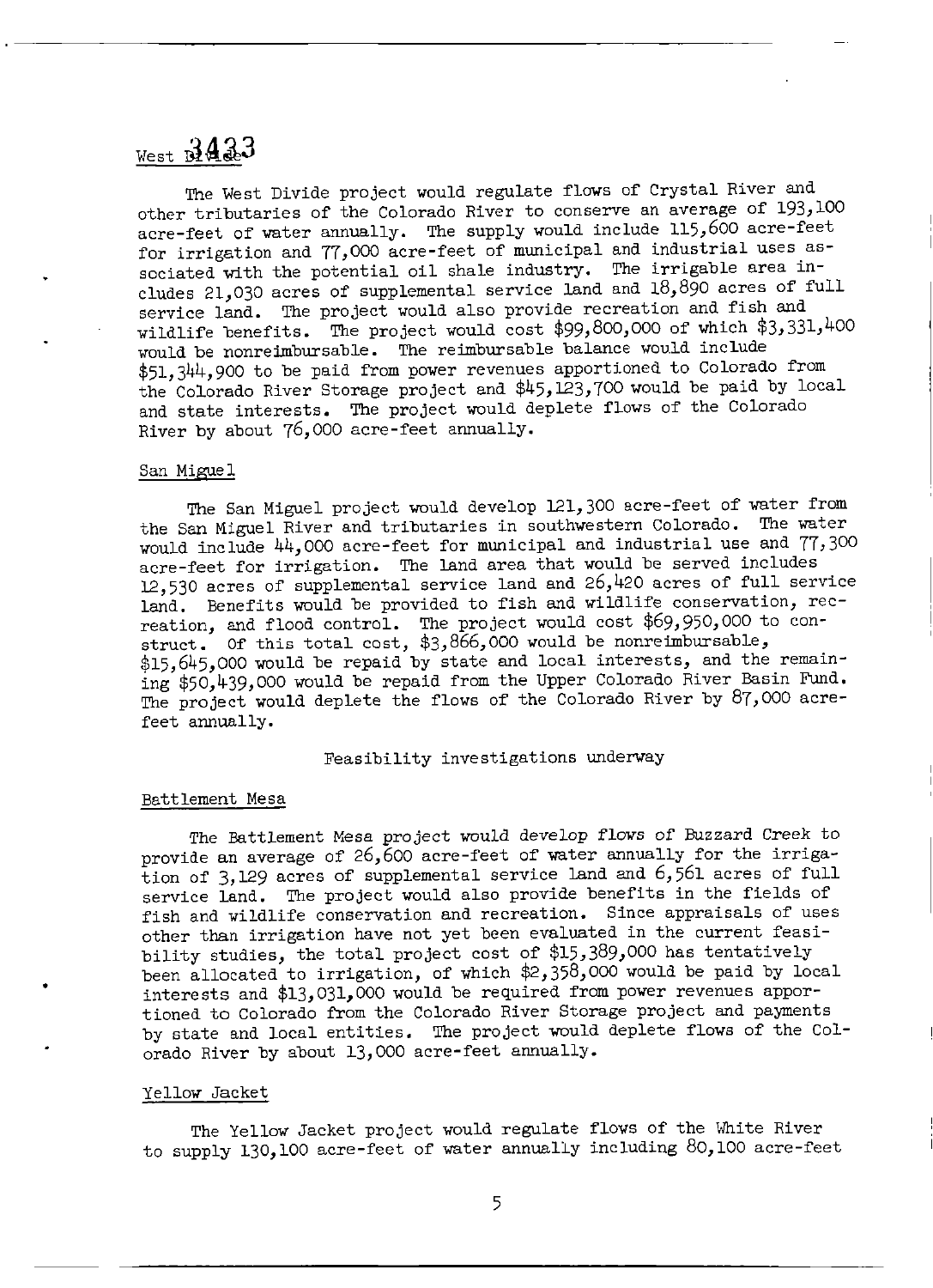of irrigation and 50, <sup>000</sup> acre- feet for municipal and industrial uses associated with the potential oil shale industry. The land area served would include 28, 890 acres of supplemental service land and 21, 960 acres of full service land. The project would also provide benefits to fish and wildlife conservation and flood control. Because uses other than for irrigation and municipal and industrial purposes have not yet been evaluated, the estimated project cost of \$30, 646, <sup>000</sup> has been tentatively allocated to irrigation (\$23, 545, 000) and municipal and industrial uses  $(*7, 101, 000)$ . About  $*12, 299, 000$  would be paid by local interests and 18, 347, <sup>000</sup> would be required from funds apportioned to Colorado from the Colorado River Storage project and payments by other state and local interests. The project would deplete flows of the Colorado River by about 57, <sup>000</sup> acre- feet annually.

#### Bluestone

The Bluestone project would develop flows of the Colorado River to provide 10,200 acre-feet of water annually for irrigation and 8,800 acrefeet for municipal and industrial use. The irrigated area would include 2, <sup>645</sup> acres of supplemental service land and 1, <sup>910</sup> acres of full service land. The project would also provide benefits to fish and wildlife and recreation. Because only irrigation and municipal and industrial uses have been appraised in the present feasibility investigations, the estimated project cost of \$9, 458, <sup>000</sup> has been tentatively allocated to irrigation  $(*3,972,400)$  and to municipal and industrial use  $(*5,485,600)$ . About  $$6, 832, 000$  would be paid by local interests and  $$2, 626, 400$  would be required from revenues apportioned to Colorado from the Colorado River Basin Fund and from revenues provided by state and local interests. The project would deplete flows of the Colorado River by about 7, <sup>000</sup> acrefeet annually.

#### Grand Mesa

The Grand Mesa project would regulate Gunnison River tributary flows to develop 54, <sup>800</sup> acre- feet of water annually for the irrigation of 17, <sup>160</sup> acres of supplemental service land and  $14, 540$  acres of full service land. The project would also provide benefits to flood control, fish and wildlife conservation, and recreation. Since uses other than irrigation have not yet been appraised, the total estimated project cost of  $$33,300,000$ has tentatively been allocated to irrigation. About \$6,820,000 of the cost would be paid by local interests and  $$26,480,000$  would be required from revenues apportioned to Colorado from the Upper Colorado River Basin Fund. The project would deplete flows of the Colorado River by approximately 27, <sup>000</sup> acre- feet annually.

#### Upper Gunnison

The Upper Gunnison project would regulate flows of the Gunnison River and tributaries for hydroelectric power generation, irrigation, recreation, and fish and wildlife propagation. About 76,236,000 kilowatt-hours of power annually would be generated and 73, <sup>100</sup> acre- feet of water annually

6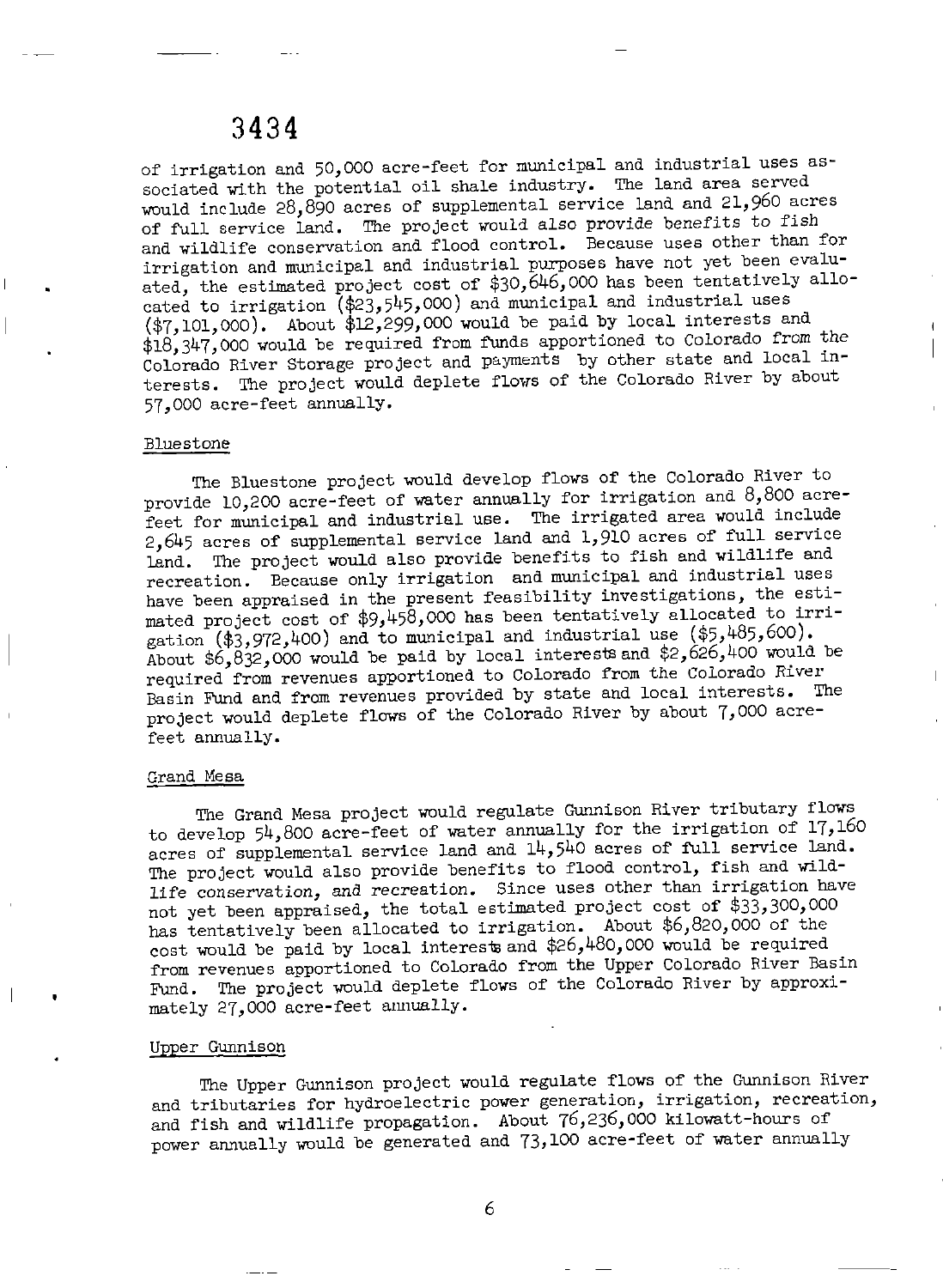for the irrigation of 18, <sup>690</sup> acres of supplemental service land and 15, <sup>580</sup> acres of full service land. Reconnaissance data indicate that the project would cost  $$36,721,000$  of which  $$2,765,500$  would be paid by local interests, \$12,452,000 from project power revenues, and \$15,991,800 would be required from revenues apportioned to Colorado from the Upper Colorado River Basin Fund and state and local interests. About \$5,512,200 would be nonreimbursable in accordance with Public Law 89-76. Depletion to the Colorado River would be about 21, <sup>000</sup> acre- feet annually.

#### Feasibility investigations scheduled Reconnaissance data available)

#### **Juniper**

The Juniper project, also referred to as the Lower Yampa Valley project, would develop about 155,000 acre-feet of water annually for irrigation and hydroelectric power production. It would also provide benefits to fish and vildlife and recreation. The project would supply water for 3,790 acres of supplemental service land and  $42,470$  acres of full service land and generate about 138,000,000 kilowatt-hours of energy annually. It would cost about  $$54,492,000$  to construct, of which  $$5,540,000$  would be nonreimbursable. About \$23,833,000 of the cost would be repaid by project power users, irrigators, and local interests, and the remaining \$25, 119,000 would be repaid from the Upper Colorado River Basin Fund. Including evaporation from Juniper reservoir, the project vould deplete the flows of the Colorado River by about 102, <sup>000</sup> acre- feet annually.

#### Basalt

The Basalt project would utilize about 58, <sup>500</sup> acre- feet of water annually from Ruedi Reservoir constructed as an initial feature of the Fryingpan- Arkansas project and from local streams. The water would be used for the irrigation of 6,130 acres of supplemental service land and 14, <sup>360</sup> acres of full service land. Project effects other than irrigation have not been evaluated, but the towns of Basalt and Carbondale have indicated an interest in obtaining municipal water from the project. The project would cost about  $$17,545,000$ , all of which has been tentatively allocated to irrigation. About  $$3,900,000$  would be repaid by irrigators and local interests and the remaining  $$13,645,000$  would be repaid from the Upper Colorado River Basin Fund or other sources. The project vould deplete the flows of the Colorado River by about 26,000 acre-feet annually.

#### Yampa Valley

The Yampa Valley project, also referred to as the Upper Yampa Valley project, would develop about 135, <sup>000</sup> acre- feet of water annually for 7, <sup>260</sup> acres of supplemental service land and 43, <sup>975</sup> acres of full service land. The project would likely provide benefits to recreation, fish and wildlife, and flood control. Construction would cost about  $$21,928,000,$ all of vhich has tentatively been allocated to irrigation. The irrigators and local interests would repay about \$910,000 of this cost and the remaining \$21,018,000 would be repaid from the Upper Colorado River Basin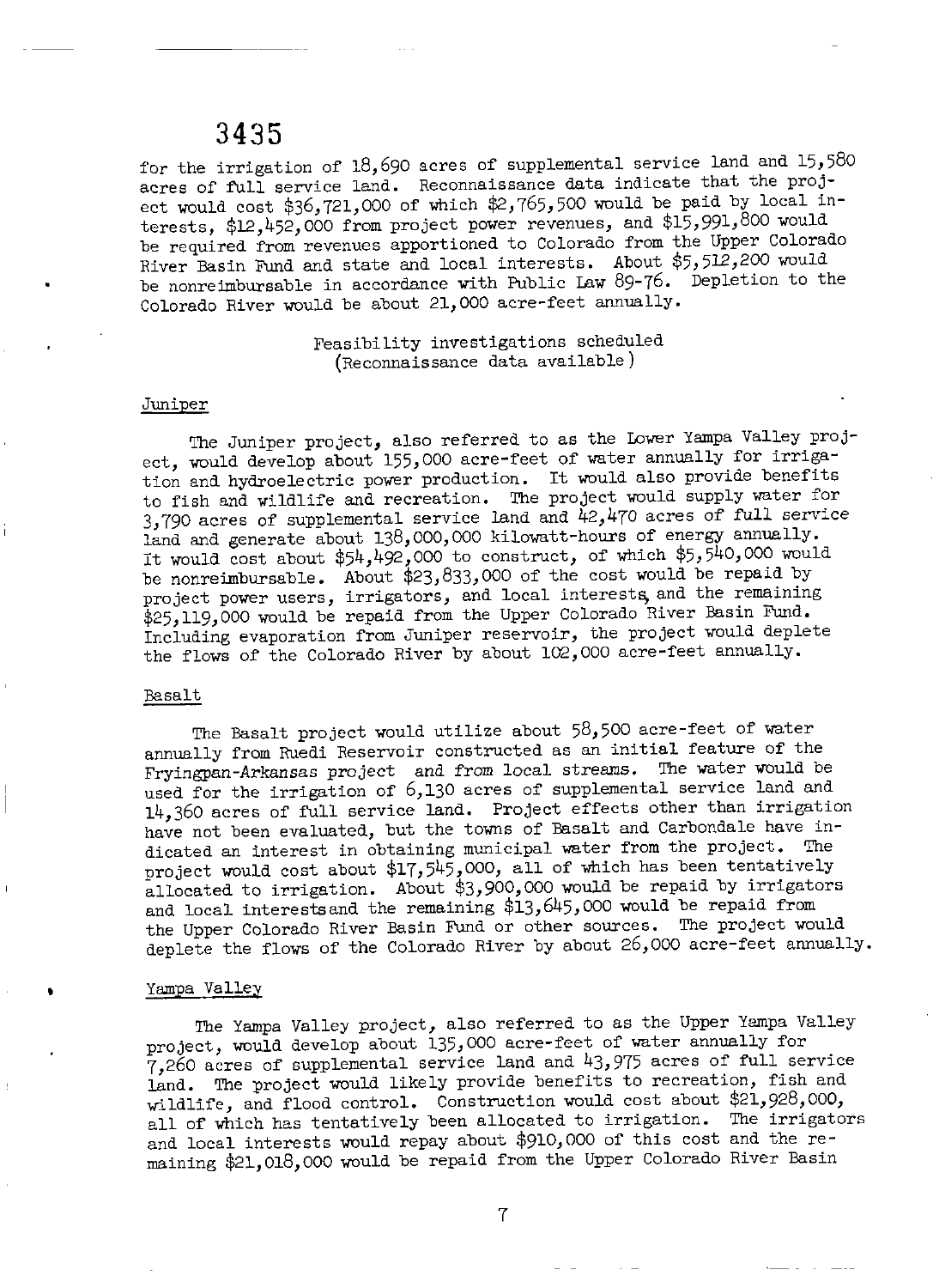Fund or other sources. The project would deplete the flow of the river by about 63,000 acre-feet annually.

#### Middle Park

The Middle Park project would develop about 67, <sup>000</sup> acre- feet of water for the irrigation of about 9, <sup>885</sup> acres of supplemental service land and 22, <sup>945</sup> acres of full service land. The project would also provide benefits to fish and wildlife conservation, recreation, and possibly flood control. It would cost about  $$10,245,000$ , all of which has tentatively been allocated to irrigation. The irrigators and local interests would repay about  $$1,985,000$  of the cost and the remaining  $$8,260,000$ would be repaid from the Upper Colorado River Basin Fund or other sources. The project would deplete the flows of the Colorado River by about 29, <sup>000</sup> acre- feet annually.

#### Other Potential Developments

### In-basin municipal and industrial water projects

Several potential municipal and industrial water developments within the Colorado River Basin in Colorado are being considered by private interests, communities, and the Colorado River Water Conservation District for oil shale developments and other potential industries. The projects are: (1) Phillips-Wheeler project (Humble Oil) which would deplete the flow of Colorado River by about 10,000 acre-feet annually;  $(2)$  Flattops project, previously considered by the Bureau of Reclamation and now the subject of separate studies, one being made jointly by the Colorado River Water Conservation District and the Humble Oil Company and the other by the Rocky Mountain Power Company; the project would deplete the flows of the Colorado River by about 30,000 acre-feet annually; (3) Red Cliffs project, also under consideration by the Colorado River Water Conservation District, would deplete the flows of the river by about 20, <sup>000</sup> acrefeet annually; (4) Azure project, Colorado River Water Conservation Board, would deplete the flow of the Colorado River by about 7,000 acre-feet annually; (5) expansions of the existing Hayden REA thermal powerplant would deplete the flows of the river by an additional  $8,000$  acre-feet annually as a result of use of water for cooling purposes; (6) Rangely project, sponsored by the Rangely community in the lower White River area, would deplete the river by about 5,000 acre-feet annually; and (7) Una Reservoir on Colorado River near the town of Grand Valley, Colorado River Water Conservation Board, would deplete the flow of the Colorado River by about 30,000 acre-feet annually.

#### In-basin irrigation projects

Potential long-range irrigation projects in western Colorado, investigated in rough reconnaissance scope by the Bureau of Reclamation, are listed on the following page.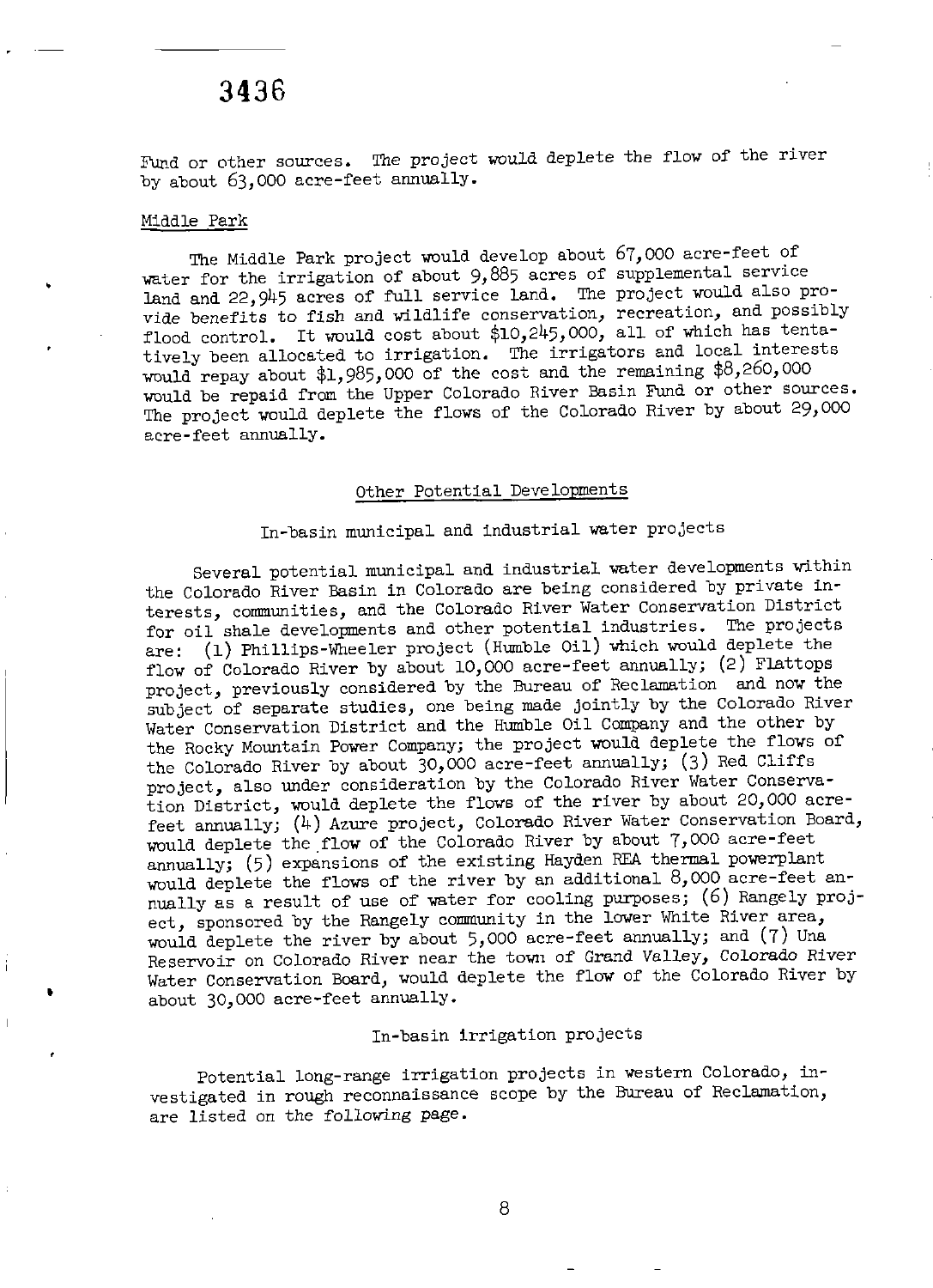j

Ť

| Name of project              | Average annual depletion<br>(acre-feet) |
|------------------------------|-----------------------------------------|
| Eagle Divide                 | 12,000                                  |
| Gypsum                       | 7,000                                   |
| Fraser                       | 4,000                                   |
| Burns                        | 4,000                                   |
| Cochetopa                    | 16,000                                  |
| Gateview                     | 1,000                                   |
| Pine Creek                   | 4,000                                   |
| Goddard Mesa                 | 1,000                                   |
| Kannah Creek                 | 13,000                                  |
| O'Neal Park                  | 4,000                                   |
| Other miscellaneous projects | 33,000                                  |

#### Transbasin diversions

A number of potential diversions of water eastward across the Continental Divide from tributaries of the Colorado River are contemplated as outlined below.

|                                                                                                                                           | Average annual depletion                               |
|-------------------------------------------------------------------------------------------------------------------------------------------|--------------------------------------------------------|
| Name of project                                                                                                                           | $(\text{acre-feet})$                                   |
| Independence Pass-Twin Lakes expansion<br>City of Pueblo<br>Homestake project expansion<br>Colorado Springs<br>Englewood<br>Four Counties | 14,000<br>3,000<br>49,000<br>6,000<br>10,000<br>40,000 |
| Denver:                                                                                                                                   |                                                        |
| Moffat Tunnel and Williams River<br>expansion<br>Piney, Gore, and Turkey Creeks<br>Blue River, ultimate developments                      | 52,000<br>70,000<br>118,000                            |

## Summary of Depletions to Colorado River in Colorado

Present water uses

|                                                                                                                       | Average annual depletions<br>$(\mathtt{acre}\text{-}\mathtt{feet})$ |
|-----------------------------------------------------------------------------------------------------------------------|---------------------------------------------------------------------|
| Present uses, including recently con-<br>structed Collbran, Paonia, Smith Fork,<br>Florida, and Hayden power projects | 1,786,000                                                           |
| Reservoir evaporation                                                                                                 |                                                                     |
| Colorado's share of evaporation losses<br>at reservoirs of the Colorado River<br>Storage project (51.75 percent)      | 342,000                                                             |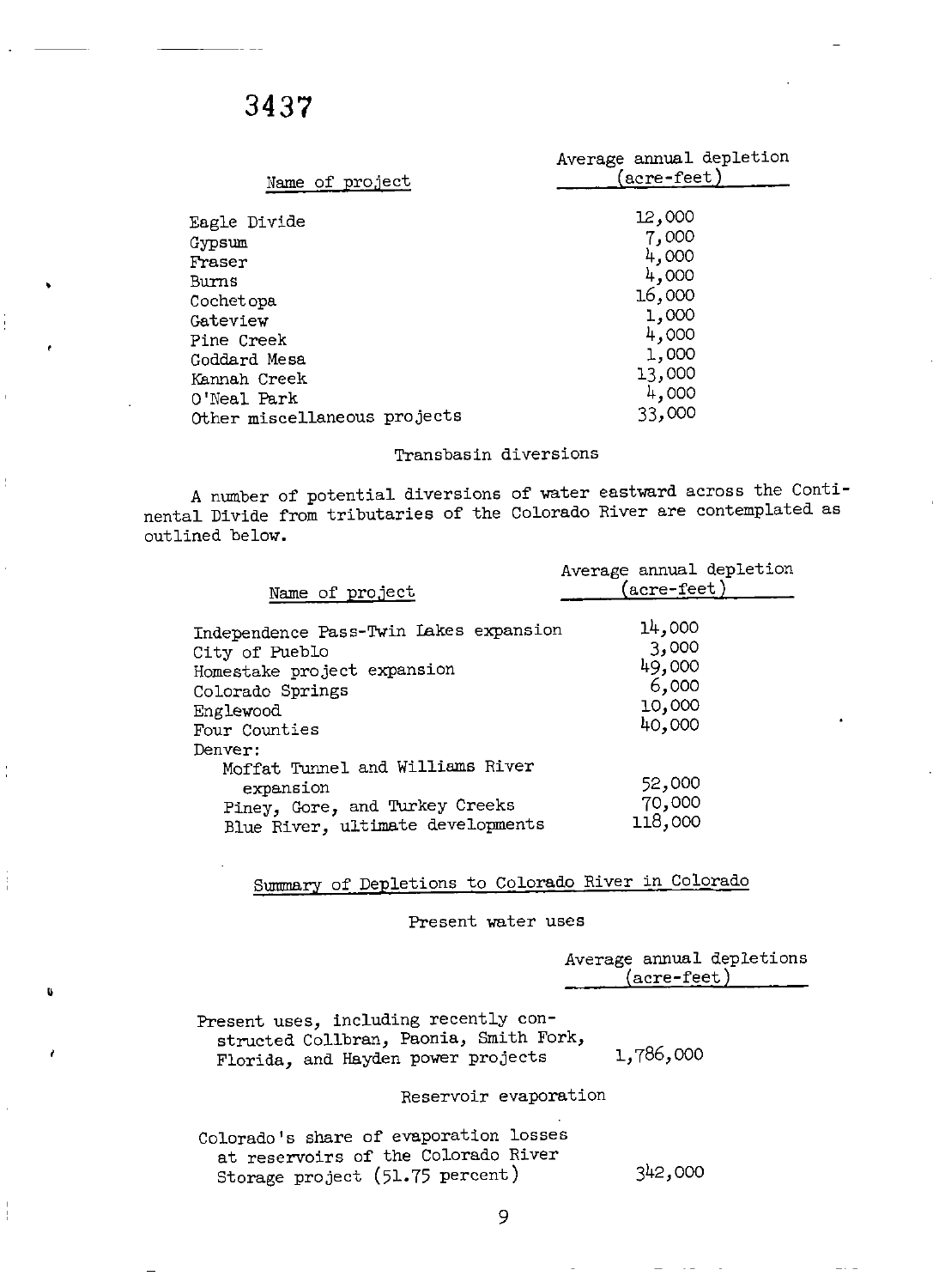$\mathbf{0}$ 

 $\sim$ 

Projects authorized or under construction

|                                                                                   | Average annual depletions<br>$(\text{acre-feet})$ |
|-----------------------------------------------------------------------------------|---------------------------------------------------|
| Silt                                                                              | 6,000                                             |
| Fryingpan-Arkansas<br>Transbasin diversion                                        | 70,000                                            |
| Ruedi Reservoir                                                                   | 1/6,000                                           |
| Homestake                                                                         | 25,000<br>4,000                                   |
| Bostwick Park<br>Fruitland Mesa                                                   | 28,000                                            |
| Savery-Pot Hook (Colorado portion)<br>Subtotal (authorized or under construction) | 26,000<br>66,00C                                  |
| Domlation modulting from use of reservoir vater for municipal                     |                                                   |

1/ Depletion resulting from use of reservoir water for municipal and industrial purposes.

### Potential developments

|                                      | Average annual depletions |
|--------------------------------------|---------------------------|
|                                      | (acre-feet)               |
| Animas-La Plata (Colorado portion)   | 92,000                    |
|                                      | 87,000                    |
| Dolores                              | 37,000                    |
| Dallas Creek                         | 76,000                    |
| West Divide                          | 87,000                    |
| San Miguel<br><b>Battlement Mesa</b> | 13,000                    |
| Yellow Jacket                        | 57,000                    |
| Bluestone                            | 7,000                     |
| Grand Mesa                           | 27,000                    |
| Upper Gunnison                       | 21,000                    |
| Juniper (Colorado portion)           | 102,000                   |
| <b>Basalt</b>                        | 26,000                    |
| Yampa Valley                         | 63,000                    |
| Middle Park                          | 29,000                    |
| Phillips-Wheeler                     | 10,000                    |
| Flattops (Rio Blanco and Bear Wallow |                           |
| Reservoirs)                          | 30,000                    |
| Red Cliffs (Iron Mountain Reservoir) | 20,000                    |
| Azure                                | 7,000                     |
| Hayden Powerplant expansion          | 8,000                     |
| Rangely                              | 5,000                     |
| Una Reservoir                        | 30,000                    |
| Eagle Divide                         | 12,000                    |
| Gypsum                               | 7,000                     |
| Fraser                               | 4,000                     |
| Burns                                | 4,000                     |
| Cochetopa                            | 16,000                    |
| Gateview                             | 1,000                     |
| Pine Creek                           | 4,000                     |
| Goddard Mesa                         | 1,000                     |
|                                      |                           |